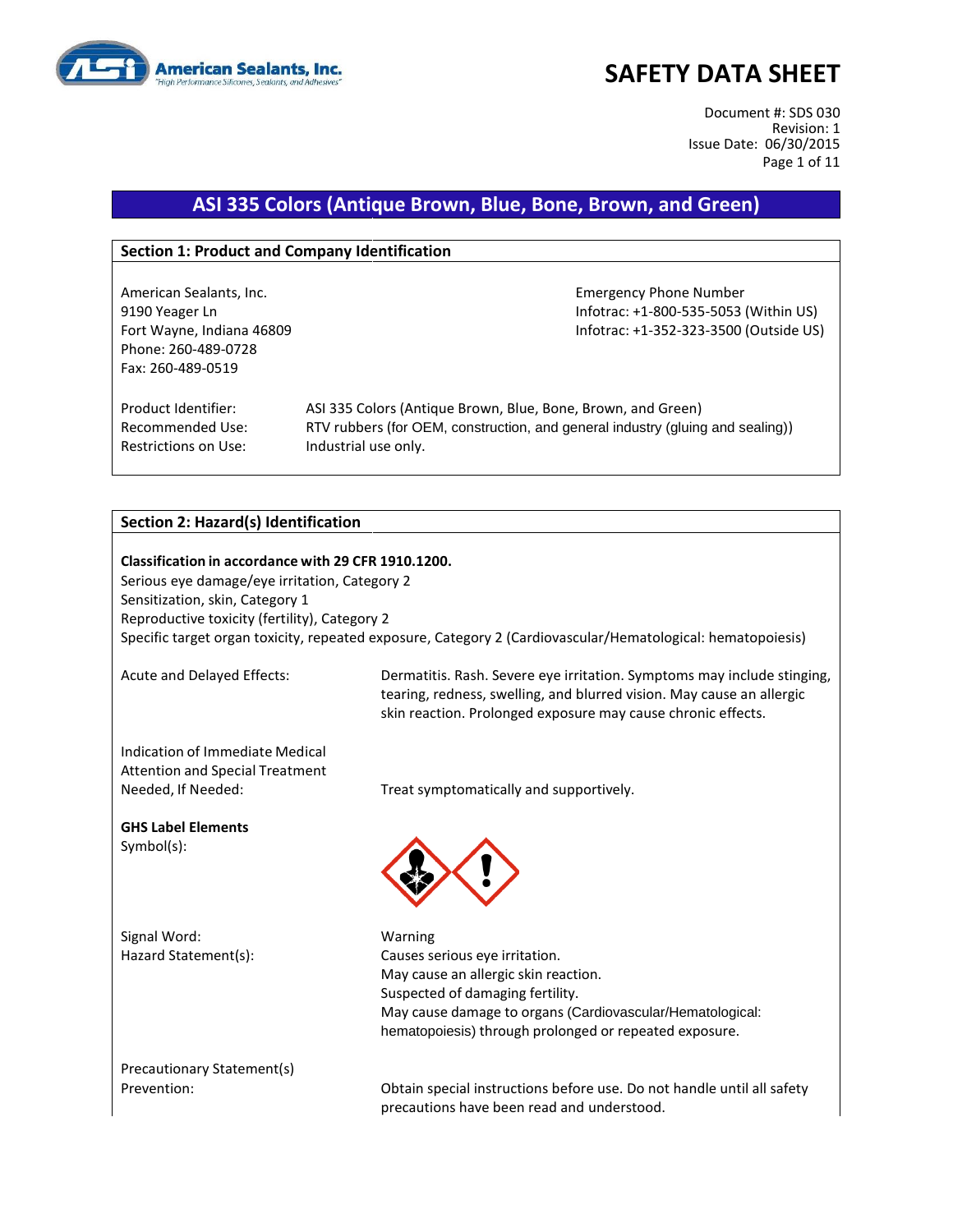

Product Identifier: ASI 335 Colors

Document #: SDS 030 Revision: 1

|           | Do not breathe dust/fume/gas/mist/vapors/spray.<br>Wear protective gloves/protective clothing/eye protection/face<br>protection. Wash thoroughly after handling.<br>Contaminated work clothing should not be allowed out of the<br>workplace.                                                                                                                                                                                                                                                     |
|-----------|---------------------------------------------------------------------------------------------------------------------------------------------------------------------------------------------------------------------------------------------------------------------------------------------------------------------------------------------------------------------------------------------------------------------------------------------------------------------------------------------------|
| Response: | IF ON SKIN: Wash with plenty of soap and water.<br>If skin irritation or rash occurs: Get medical advice/attention. Get<br>medical advice/attention if you feel unwell.<br>IF IN EYES: Rinse cautiously with water for several minutes. Remove<br>contact lenses, if present and easy to do. Continue rinsing.<br>If eye irritation persists: Get medical advice/attention.<br>IF exposed or concerned: Get medical advice/attention.<br>Take off contaminated clothing and wash it before reuse. |
| Storage:  | Store locked up.                                                                                                                                                                                                                                                                                                                                                                                                                                                                                  |
| Disposal: | Dispose of contents/container in accordance with<br>local/regional/national/international regulations.                                                                                                                                                                                                                                                                                                                                                                                            |

| <b>Section 3: Composition/Information on Ingredients</b> |                                         |           |  |
|----------------------------------------------------------|-----------------------------------------|-----------|--|
|                                                          |                                         |           |  |
| <u>CAS</u>                                               | Component                               | Percent   |  |
| Proprietary                                              | Methyloximesilane                       | $1 - < 3$ |  |
| Proprietary                                              | Vinyloximesilane                        | $\leq 1$  |  |
| Proprietary                                              | Alkoxysilane                            | $\leq 1$  |  |
| $96 - 29 - 7$                                            | Methylethylketoxime (Impurity)          | $\leq 1$  |  |
| 556-67-2                                                 | Octamethylcyclotetrasiloxane (Impurity) | $\leq 1$  |  |
|                                                          |                                         |           |  |

| <b>Section 4: First-Aid Measures</b> |                                                                                                                                                                                                                                       |  |  |
|--------------------------------------|---------------------------------------------------------------------------------------------------------------------------------------------------------------------------------------------------------------------------------------|--|--|
| Inhalation:                          | IF INHALED: Remove to fresh air.<br>Get medical attention if symptoms occur.                                                                                                                                                          |  |  |
| Skin Contact:                        | IF ON SKIN: Wash off with plenty of soap and water.<br>For minor skin contact, avoid spreading material on unaffected skin.<br>Get medical advice/attention if symptoms occur.<br>Take off contaminated clothing and wash before use. |  |  |
| Eye Contact:                         | IF IN EYES: Flush eyes with water as a precaution. Remove contact lenses, if present and<br>easy to do. Continue rinsing.<br>If eye irritation develops and persists: Get medical advice/attention.                                   |  |  |
| Ingestion:                           | Rinse mouth thoroughly with water.<br>Get immediate medical attention if symptoms occur.                                                                                                                                              |  |  |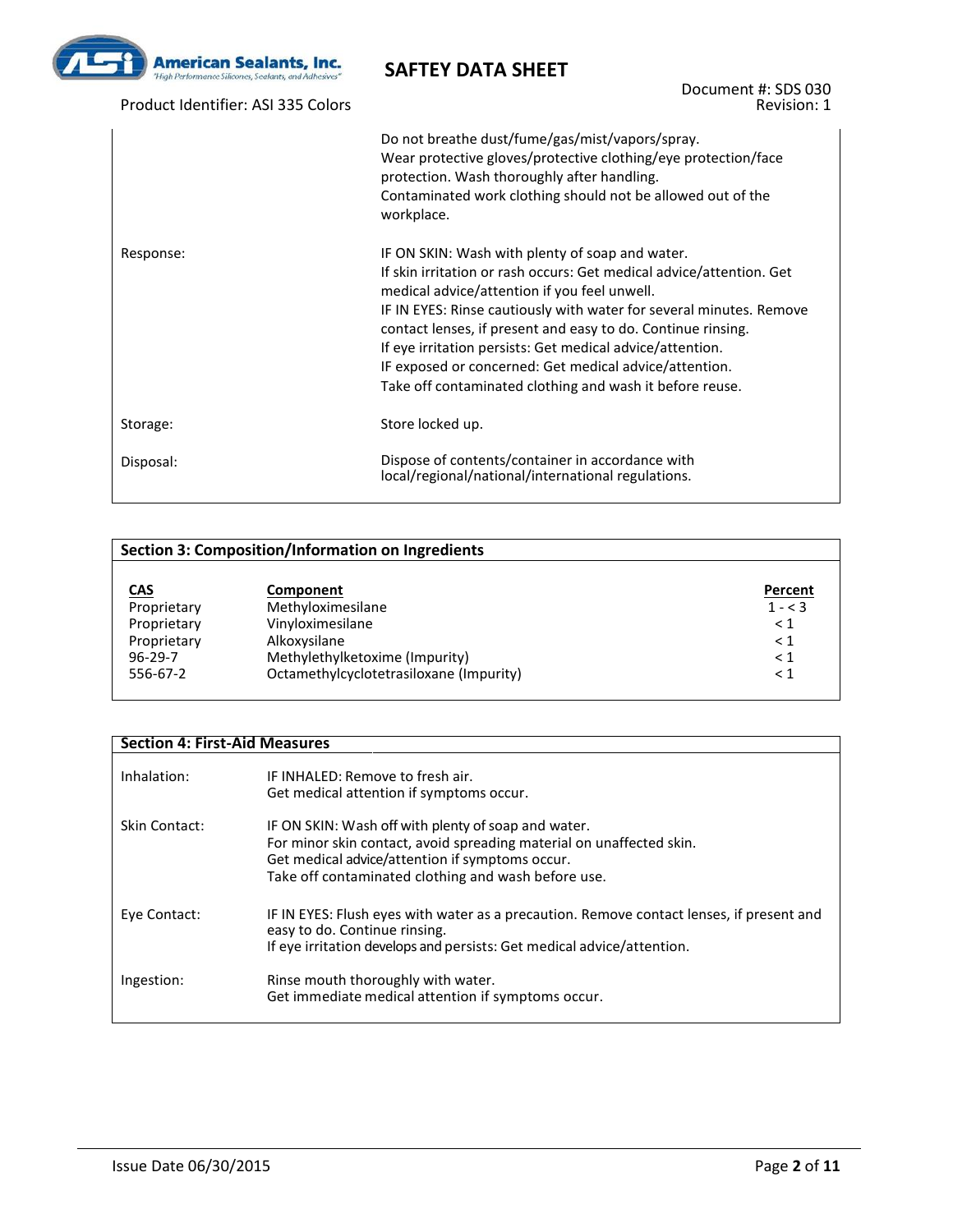

# Product Identifier: ASI 335 Colors

| <b>Section 5: Fire-Fighting Measures</b>                                        |                                                                                                                                                                 |  |  |
|---------------------------------------------------------------------------------|-----------------------------------------------------------------------------------------------------------------------------------------------------------------|--|--|
| Suitable Extinguishing Media:                                                   | Use carbon dioxide, regular dry chemical powder, alcohol-resistant<br>foam, or water fog.                                                                       |  |  |
| Unsuitable Extinguishing Media:                                                 | None known.                                                                                                                                                     |  |  |
| Specific Hazards Arising from the Chemical<br>Hazardous Decomposition Products: | By heating and fire, harmful vapors/gases may be formed.<br>Nitrogen oxides. (corrosive)                                                                        |  |  |
| Special Protective Equipment and<br><b>Precautions for Firefighters:</b>        | Firefighters must use standard protective equipment including flame<br>retardant coat, helmet, gloves, rubber boots, and self-contained<br>breathing apparatus. |  |  |
| Specific extinguishing methods:                                                 | Move containers from fire area if you can do so without risk.                                                                                                   |  |  |

| <b>Section 6: Accidental Release Measures</b> |                                                                                                                                            |  |
|-----------------------------------------------|--------------------------------------------------------------------------------------------------------------------------------------------|--|
|                                               |                                                                                                                                            |  |
| Personal Precautions, Protective              |                                                                                                                                            |  |
| <b>Equipment and Emergency Procedures:</b>    | Keep unnecessary personnel away.                                                                                                           |  |
|                                               | Do not touch or walk through spilled material.<br>Ensure adequate ventilation.                                                             |  |
|                                               | Wear appropriate personal protective equipment.                                                                                            |  |
|                                               |                                                                                                                                            |  |
| <b>Environment Precautions:</b>               | Prevent further leakage or spillage if safe to do so. Local authorities<br>should be advised if significant spillages cannot be contained. |  |
| <b>Methods and Materials for Containment</b>  |                                                                                                                                            |  |
| and Cleaning Up:                              | Eliminate sources of ignition.                                                                                                             |  |
|                                               | Large Spills: Dike the spilled material, where this is possible. Cover                                                                     |  |
|                                               | with plastic sheet to prevent spreading. Use a non-combustible                                                                             |  |
|                                               | material like vermiculite, sand or earth to soak up the product and                                                                        |  |
|                                               | place into a container for later disposal.<br>Small Spills: Wipe up with absorbent material (e.g. cloth, fleece).                          |  |
|                                               | Clean surface thoroughly to remove residual contamination.                                                                                 |  |
|                                               | Never return spills in original containers for re-use.                                                                                     |  |
|                                               |                                                                                                                                            |  |

| <b>Section 7: Handling and Storage</b>     |                                                                                                                                                                                                                                                                           |
|--------------------------------------------|---------------------------------------------------------------------------------------------------------------------------------------------------------------------------------------------------------------------------------------------------------------------------|
|                                            |                                                                                                                                                                                                                                                                           |
| <b>Precautions for Safe Handling</b>       |                                                                                                                                                                                                                                                                           |
| <b>Protective Measures:</b>                | Provide adequate ventilation. Use care in handling/storage. Obtain<br>special instructions before use. Do not handle until all safety<br>precautions have been read and understood.<br>Do not breathe mist or vapor.<br>Avoid contact with eyes. Avoid contact with skin. |
| Advice on General Occupational<br>Hygiene: | Do not eat, drink, or smoke when using this product.                                                                                                                                                                                                                      |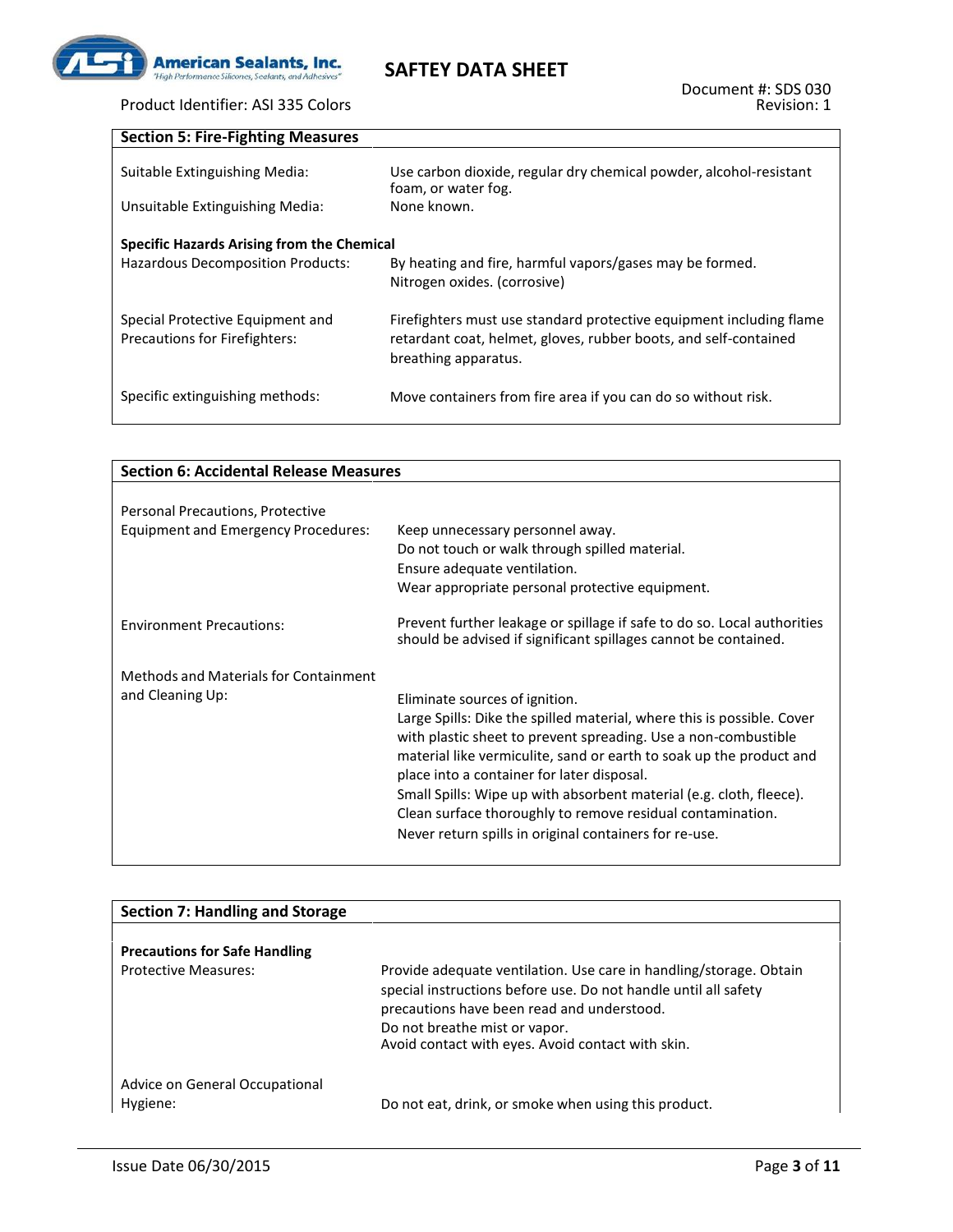

| Product Identifier: ASI 335 Colors                               | Document #: SDS 030<br>Revision: 1                                                                                                                          |
|------------------------------------------------------------------|-------------------------------------------------------------------------------------------------------------------------------------------------------------|
|                                                                  | Wash thoroughly after handling.<br>Wash contaminate clothing before reuse.                                                                                  |
| Conditions for Safe Storage, including<br>any Incompatibilities: | Store locked up. Keep in original container and tightly closed.<br>Keep out of the reach of children.<br>Store in a cool, dry place out of direct sunlight. |
| Incompatibilities:                                               | Strong oxidizing agents, water, moisture                                                                                                                    |

#### **Section 8: Exposure Controls/Personal Protection Component Exposure Limits CAS Component Exposure Limits** 96-29-7 Methylethylketoxime (Impurity) **WEEL:** 36 mg/m3 TWA 10 ppm **Vendor:** 10 ppm STEL; 3 ppm TWA Appropriate Engineering Controls: Provide adequate general and local exhaust ventilation. Provide eyewash station. Pay attention to ventilation such as local exhaust, mechanical and/or door open for at least 24 hours after application. **Individual Protection Measures** Wear tightly sealed safety glasses according to EN 166. Provide an emergency eye wash fountain and quick drench shower in the immediate work area. Skin Protection: Skin should be washed after contact. Hand Protection: Wear protective gloves. Wash hands before breaks and at the end of workday. Respiratory Protection: If airborne concentrations are above the applicable exposure limits, use NIOSH approved respiratory protection.

| <b>Section 9: Physical and Chemical Properties</b> |                                            |                             |                         |  |
|----------------------------------------------------|--------------------------------------------|-----------------------------|-------------------------|--|
| <b>Physical State:</b>                             | Liguid                                     | Appearance: Paste           |                         |  |
| Color:                                             | In accordance with<br>product description  | <b>Physical Form:</b> Paste |                         |  |
| Odor:                                              | Oxime odor                                 | <b>Odor Threshold:</b>      | Not available           |  |
| pH:                                                | Not applicable                             | <b>Melting Point:</b>       | Not applicable          |  |
| <b>Boiling Point:</b>                              | Not applicable                             | <b>Decomposition:</b>       | Not available           |  |
| <b>Flash Point:</b>                                | 204.8 °F (96 °C)<br>Closed cup             | <b>Evaporation Rate:</b>    | $<$ 1 (Butyl Acetate=1) |  |
| <b>OSHA Flammability Class:</b>                    | Not classified as a<br>flammability hazard | <b>Vapor Pressure:</b>      | Negligible (25 °C)      |  |
| Vapor Density (air $= 1$ ):                        | $> 1$ (air=1)                              | Density:                    | 1.03 (25 °C)            |  |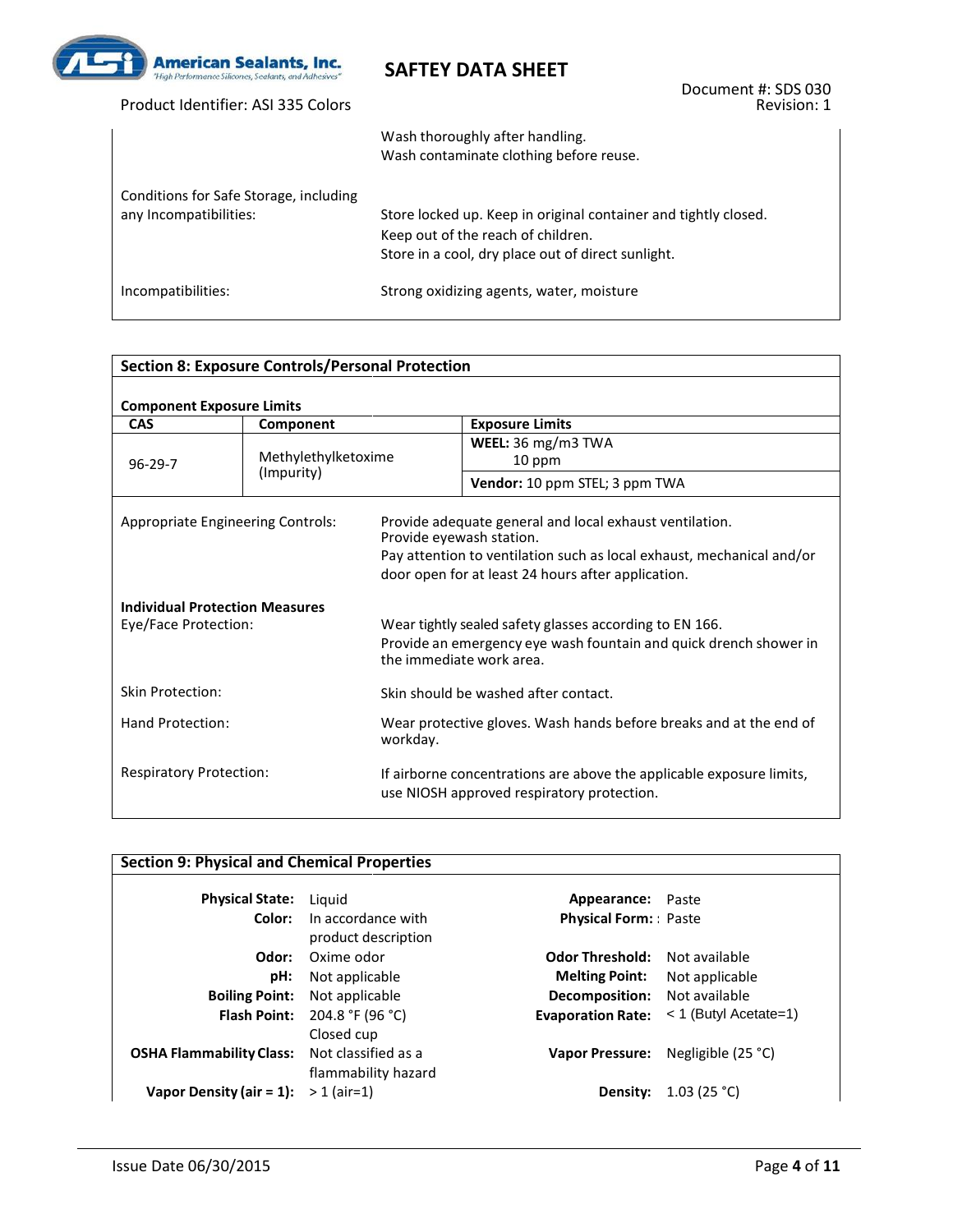

### Product Identifier: ASI 335 Colors

| <b>Specific Gravity (water = 1):</b> Not available |                                  | Water Solubility: Not soluble          |                       |
|----------------------------------------------------|----------------------------------|----------------------------------------|-----------------------|
|                                                    | Log KOW: Not available           | Coeff. Water/Oil Dist: Not availabl    |                       |
|                                                    | <b>KOC:</b> Not available        | Auto Ignition: Not availabl            |                       |
|                                                    | Viscosity: Not applicable        |                                        | <b>VOC:</b> $1 - 3\%$ |
|                                                    | <b>Volatility:</b> Not available | <b>Molecular Formula:</b> Not applical |                       |
|                                                    |                                  |                                        |                       |

**Log KOW:** Not available **Coeff. Water/Oil Dist:** Not available **Auto Ignition:** Not available **VOC:**  $1-3\%$ **Molecular Formula:** Not applicable

| <b>Section 10: Stability and Reactivity</b> |                                                                                                                                                                                                                                                                    |  |  |
|---------------------------------------------|--------------------------------------------------------------------------------------------------------------------------------------------------------------------------------------------------------------------------------------------------------------------|--|--|
| Reactivity:                                 |                                                                                                                                                                                                                                                                    |  |  |
|                                             | Not classified as a reactivity hazard.                                                                                                                                                                                                                             |  |  |
| <b>Chemical Stability:</b>                  | Stable at normal temperatures and pressure.                                                                                                                                                                                                                        |  |  |
| Possibility of Hazardous Reactions:         | Hazardous polymerization does not occur.                                                                                                                                                                                                                           |  |  |
| Conditions to Avoid:                        | None known.                                                                                                                                                                                                                                                        |  |  |
| Incompatible Materials:                     | Strong oxidizing materials, water, moisture                                                                                                                                                                                                                        |  |  |
| Hazardous Decomposition Products:           | This product reacts with water, moisture or humid air to evolve<br>following compounds: Methylethylketoxime. Refer to section 8:<br>exposure controls/personal protection and section 11: toxicological<br>information.                                            |  |  |
|                                             | Thermal breakdown of this product during fire or very high heat<br>condition may evolve the following hazardous decomposition product:<br>Carbon oxides and traces of incompletely burned carbon compounds.<br>Silicon dioxide, Nitrogen oxides, and Formaldehyde. |  |  |

| <b>Section 11: Toxicological Information</b>                                                                                                                 |                     |                        |                |                                      |                 |
|--------------------------------------------------------------------------------------------------------------------------------------------------------------|---------------------|------------------------|----------------|--------------------------------------|-----------------|
| <b>Acute Toxicity</b><br><b>Component Analysis - LD50/LC50</b>                                                                                               |                     |                        |                |                                      |                 |
| <b>CAS</b>                                                                                                                                                   | Component           | <b>Result</b>          | <b>Species</b> | <b>Dose</b>                          | <b>Exposure</b> |
|                                                                                                                                                              | Alkoxysilane        | LD50 Oral              | Rat            | 2995 mg/kg<br>2400 mg/kg             | N/A             |
| Proprietary                                                                                                                                                  |                     | <b>LC50 Inhalation</b> | Rat            | 1.49-2.44 mg/L                       | 4 hr            |
|                                                                                                                                                              |                     | LD50 Dermal            | Rabbit         | $>$ 2000 mg/kg<br>$16 \text{ ml/kg}$ | N/A             |
|                                                                                                                                                              | Methylethylketoxime | LD50 Oral              | Rat            | 930 $mg/kg$                          | N/A             |
| 96-297                                                                                                                                                       | (Impurity)          | LD50 Dermal            | Rabbit         | 200 µl/kg                            | N/A             |
| <b>Information on Likely Routes of Exposure</b><br>Inhalation:<br>No significant effects are expected.<br>No significant effects are expected.<br>Ingestion: |                     |                        |                |                                      |                 |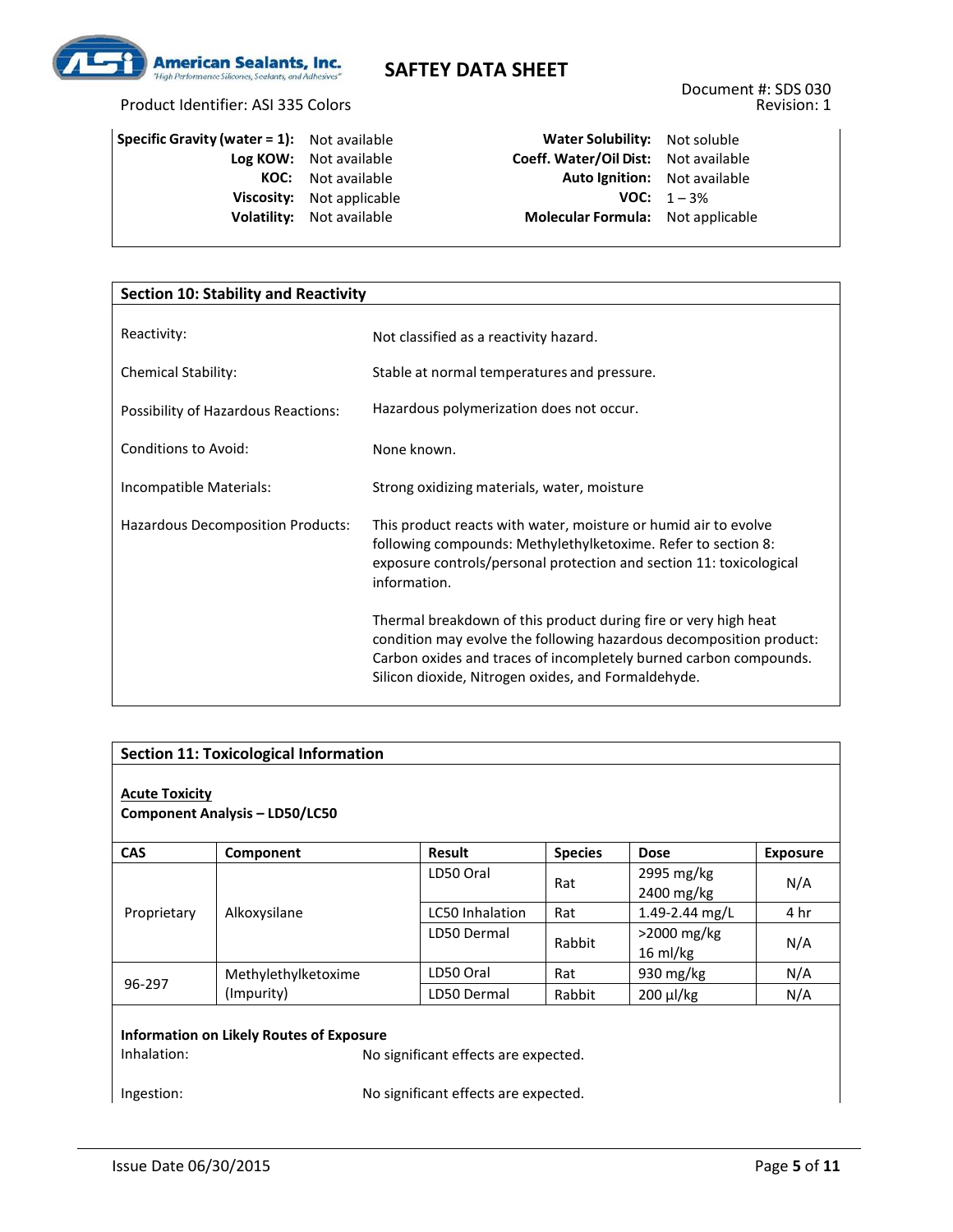

| Product Identifier: ASI 335 Colors            | Revision: 1                                                                                                                                                                                                                                                                                                                                                                                                                                                                                                                                                                                                                                                                                                                                                                                                                                                                                                                                  |
|-----------------------------------------------|----------------------------------------------------------------------------------------------------------------------------------------------------------------------------------------------------------------------------------------------------------------------------------------------------------------------------------------------------------------------------------------------------------------------------------------------------------------------------------------------------------------------------------------------------------------------------------------------------------------------------------------------------------------------------------------------------------------------------------------------------------------------------------------------------------------------------------------------------------------------------------------------------------------------------------------------|
| Skin Contact:                                 | May cause an allergic skin reaction.                                                                                                                                                                                                                                                                                                                                                                                                                                                                                                                                                                                                                                                                                                                                                                                                                                                                                                         |
| Eye Contact:                                  | Causes serious eye irritation.                                                                                                                                                                                                                                                                                                                                                                                                                                                                                                                                                                                                                                                                                                                                                                                                                                                                                                               |
| Immediate and Delayed Effects:                | Dermatitis. Rash. Severe eye irritation. Symptoms may include stinging,<br>tearing, redness, swelling, and blurred vision. May cause an allergic skin<br>reaction. Prolonged exposure may cause chronic effects.                                                                                                                                                                                                                                                                                                                                                                                                                                                                                                                                                                                                                                                                                                                             |
| Medical Conditions Aggravated by<br>Exposure: | No information is available.                                                                                                                                                                                                                                                                                                                                                                                                                                                                                                                                                                                                                                                                                                                                                                                                                                                                                                                 |
| Irritation/Corrosivity Data:                  | SKIN-RABBIT : Moderately irritating [Alkoxysilane]<br>SKIN-RABBIT: 500mg/24 r MILD [Octamethylcyclotetrasiloxane]                                                                                                                                                                                                                                                                                                                                                                                                                                                                                                                                                                                                                                                                                                                                                                                                                            |
|                                               | Causes serious eye damage. [Vinyloximesilane] [Methylethylketoxime]<br>EYE-RABBIT: 15mg SEVERE [Alkoxysilane]<br>Causes serious eye irritation. [Methyloximesilane]<br>EYE-RABBIT: MILD [Octamethylcyclotetrasiloxane]                                                                                                                                                                                                                                                                                                                                                                                                                                                                                                                                                                                                                                                                                                                       |
| Respiratory Sensitization:                    | Not available.                                                                                                                                                                                                                                                                                                                                                                                                                                                                                                                                                                                                                                                                                                                                                                                                                                                                                                                               |
| Dermal Sensitization:                         | May cause an allergic skin reaction. [Methyloximesilane]<br>[Vinyloximesilane]<br>[Methylethylketoxime]<br>Positive (Guinea pig) [Alkoxysilane]<br>No evidence of sensitization [Octamethylcyclotetrasiloxane]                                                                                                                                                                                                                                                                                                                                                                                                                                                                                                                                                                                                                                                                                                                               |
| Germ Cell Mutagenicity:                       | Negative(Ames test, Chromosome analysis, Micronucleus test)<br>[Alkoxysilane]<br>Negative(Bacteria) [Octamethylcyclotetrasiloxane]                                                                                                                                                                                                                                                                                                                                                                                                                                                                                                                                                                                                                                                                                                                                                                                                           |
| Carcinogenicity:                              | Suspected of causing cancer. [Methylethylketoxime]                                                                                                                                                                                                                                                                                                                                                                                                                                                                                                                                                                                                                                                                                                                                                                                                                                                                                           |
| <b>Component Carcinogenicity</b>              | OSHA Specifically Regulated Substances (29 CFR 1910.1001-1050): Not listed.                                                                                                                                                                                                                                                                                                                                                                                                                                                                                                                                                                                                                                                                                                                                                                                                                                                                  |
| Reproductive Toxicity:                        | Octamethylcyclotetrasiloxane administered to rats by whole body<br>inhalation at concentrations of 500 and 700 ppm for 70 days prior to<br>mating, through mating, gestation and lactation resulted in decreases in<br>live litter size. Additionally, increases in the incidence of deliveries of<br>offspring extending over an unusually long time period (dystocia) were<br>observed at these concentrations. Statistically significant alterations in<br>these parameters were not observed in the lower concentrations<br>evaluated (300 and 70 ppm). In a previous range-finding study, rats<br>exposed to vapor concentrations of 700 ppm had decreases in the<br>number of implantation sites and live litter size. The significance of these<br>findings to humans is not known. [Octamethylcyclotetrasiloxane]<br>Developmental toxicity: NOAEL 500mg/kg/day (Rat), Maternal toxicity:<br>NOAEL 500mg/kg/day (Rat) [Alkoxysilane] |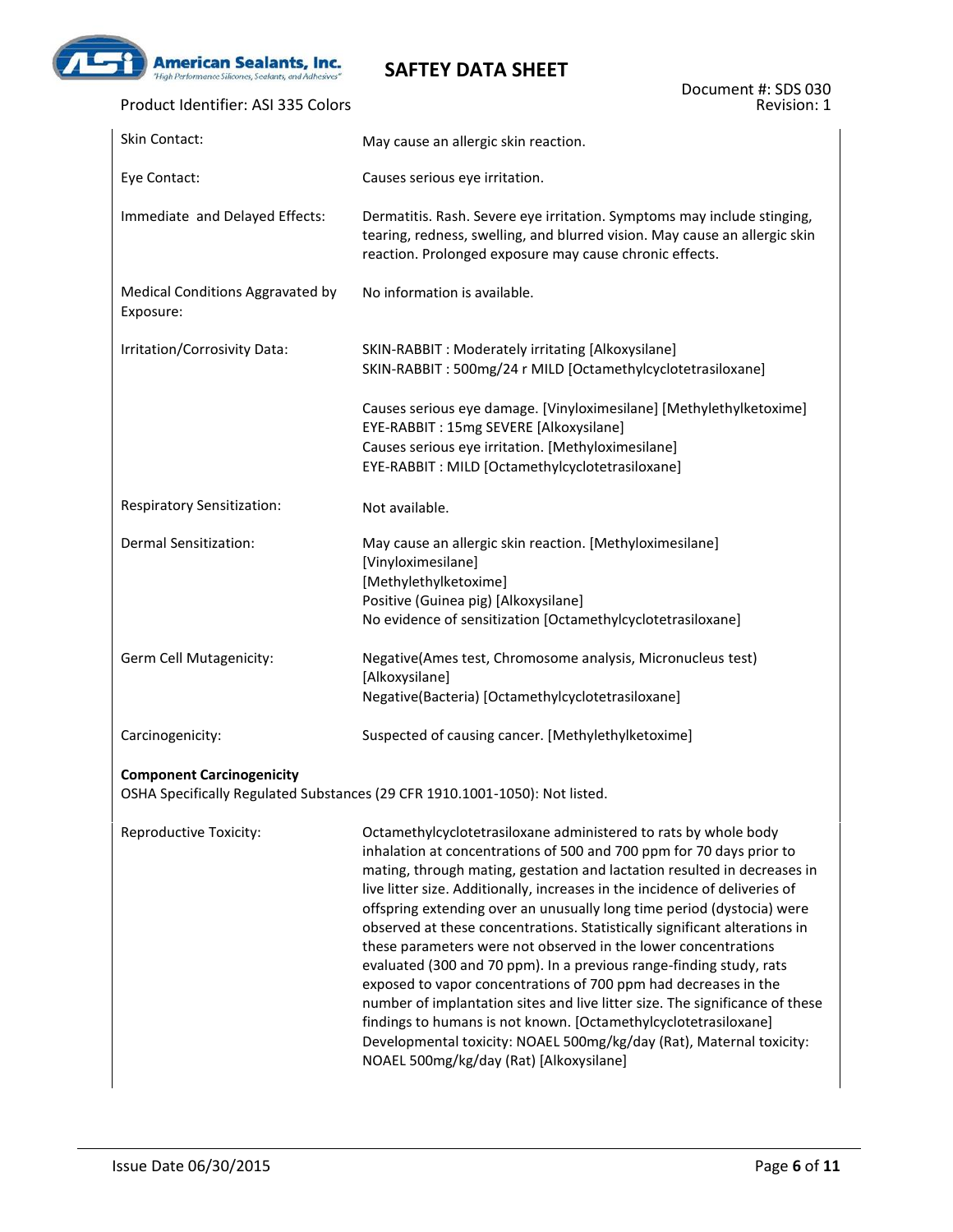

#### Product Identifier: ASI 335 Colors

Document #: SDS 030 Revision: 1

| Specific Target Organ Toxicity -<br>Single Exposure:   | Not available.                                                                                                                                                                                                                                                                                                                                                                                                                                                                                                                                                                                                                                                                                                                                                                                                                                                                                                                                                                                                                                                                                                                                                                                                                                                                                                                                                                          |                                                                                                       |  |  |
|--------------------------------------------------------|-----------------------------------------------------------------------------------------------------------------------------------------------------------------------------------------------------------------------------------------------------------------------------------------------------------------------------------------------------------------------------------------------------------------------------------------------------------------------------------------------------------------------------------------------------------------------------------------------------------------------------------------------------------------------------------------------------------------------------------------------------------------------------------------------------------------------------------------------------------------------------------------------------------------------------------------------------------------------------------------------------------------------------------------------------------------------------------------------------------------------------------------------------------------------------------------------------------------------------------------------------------------------------------------------------------------------------------------------------------------------------------------|-------------------------------------------------------------------------------------------------------|--|--|
| Specific Target Organ Toxicity -<br>Repeated Exposure: | May cause damage to the following organs through prolonged or<br>repeated exposure:<br>Cardiovascular / Hematological: hematopoiesis. [Vinyloximesilane]<br>Cardiovascular / Hematological: hematopoiesis. [Methyloximesilane]                                                                                                                                                                                                                                                                                                                                                                                                                                                                                                                                                                                                                                                                                                                                                                                                                                                                                                                                                                                                                                                                                                                                                          |                                                                                                       |  |  |
|                                                        | Repeated inhalation or oral exposure of mice and rats to<br>octamethylcyclotetrasiloxane produced an increase in liver size. No gross<br>histopathological or significant clinical chemistry effects were observed.<br>An increase in liver metabolizing enzymes, as well as a transient increase<br>in the number of normal cells (hyperplasia) followed by an increase in cell<br>size (hypertrophy) were determined to be the underlying causes of the<br>liver enlargement. The biochemical mechanisms producing these effects<br>are highly sensitive in rodents, while similar mechanisms in humans are<br>insensitive. A two year combined chronic and carcinogenicity assay was<br>conducted on octamethylcyclotetrasiloxane. Rats were exposed by<br>whole-body vapor inhalation 6hrs/day, 5days/week for up to 104 weeks to<br>0, 10, 30, 150 or 700ppm of octamethylcyclotetrasiloxane. The increase in<br>incidence of (uterine) endometrial cell hyperplasia and uterine adenomas<br>(benign tumors) were observed in female rats at 700ppm. Since these<br>effects only occurred at 700ppm, a level that greatly exceeds typical<br>workplace or consumer exposure, it is unlikely that industrial, commercial<br>or consumer uses of products containing octamethylcyclotetrasiloxane<br>would result in a significant risk to humans.<br>[Octamethylcyclotetrasiloxane] |                                                                                                       |  |  |
| <b>Aspiration Hazard:</b>                              | Not classified based on available information.                                                                                                                                                                                                                                                                                                                                                                                                                                                                                                                                                                                                                                                                                                                                                                                                                                                                                                                                                                                                                                                                                                                                                                                                                                                                                                                                          |                                                                                                       |  |  |
| Further Information:                                   | Methyl Ethyl Ketoxime (MEKO). Material will generate MEKO on exposure<br>to humid air gradually. Male rodents exposed to MEKO vapor at high<br>concentration throughout their lifetime developed liver cancer. But<br>relevance to humans is uncertain now. Please read the detail information<br>to MEKO below:                                                                                                                                                                                                                                                                                                                                                                                                                                                                                                                                                                                                                                                                                                                                                                                                                                                                                                                                                                                                                                                                        |                                                                                                       |  |  |
|                                                        | Causes mild irritation. Can be absorbed<br>Skin Irritation:<br>through the skin.                                                                                                                                                                                                                                                                                                                                                                                                                                                                                                                                                                                                                                                                                                                                                                                                                                                                                                                                                                                                                                                                                                                                                                                                                                                                                                        |                                                                                                       |  |  |
|                                                        | Eyes Irritation:                                                                                                                                                                                                                                                                                                                                                                                                                                                                                                                                                                                                                                                                                                                                                                                                                                                                                                                                                                                                                                                                                                                                                                                                                                                                                                                                                                        | Causes severe irritation.                                                                             |  |  |
|                                                        | Acute Oral Toxicity:                                                                                                                                                                                                                                                                                                                                                                                                                                                                                                                                                                                                                                                                                                                                                                                                                                                                                                                                                                                                                                                                                                                                                                                                                                                                                                                                                                    | LD50(rat)= >900mg/kg                                                                                  |  |  |
|                                                        | <b>Acute Dermal Toxicity:</b>                                                                                                                                                                                                                                                                                                                                                                                                                                                                                                                                                                                                                                                                                                                                                                                                                                                                                                                                                                                                                                                                                                                                                                                                                                                                                                                                                           | LD50(rabbit) = $>1000$ mg/kg                                                                          |  |  |
|                                                        | Acute Inhalation Toxicity:<br>Inhalation Toxicity:                                                                                                                                                                                                                                                                                                                                                                                                                                                                                                                                                                                                                                                                                                                                                                                                                                                                                                                                                                                                                                                                                                                                                                                                                                                                                                                                      | LCSO(rat) > 4.83mg/l/4Hr<br>Shows narcotic action at high concentration.<br>May produce blood effects |  |  |
|                                                        | Skin Sensitization:                                                                                                                                                                                                                                                                                                                                                                                                                                                                                                                                                                                                                                                                                                                                                                                                                                                                                                                                                                                                                                                                                                                                                                                                                                                                                                                                                                     | Positive (guinea pig)                                                                                 |  |  |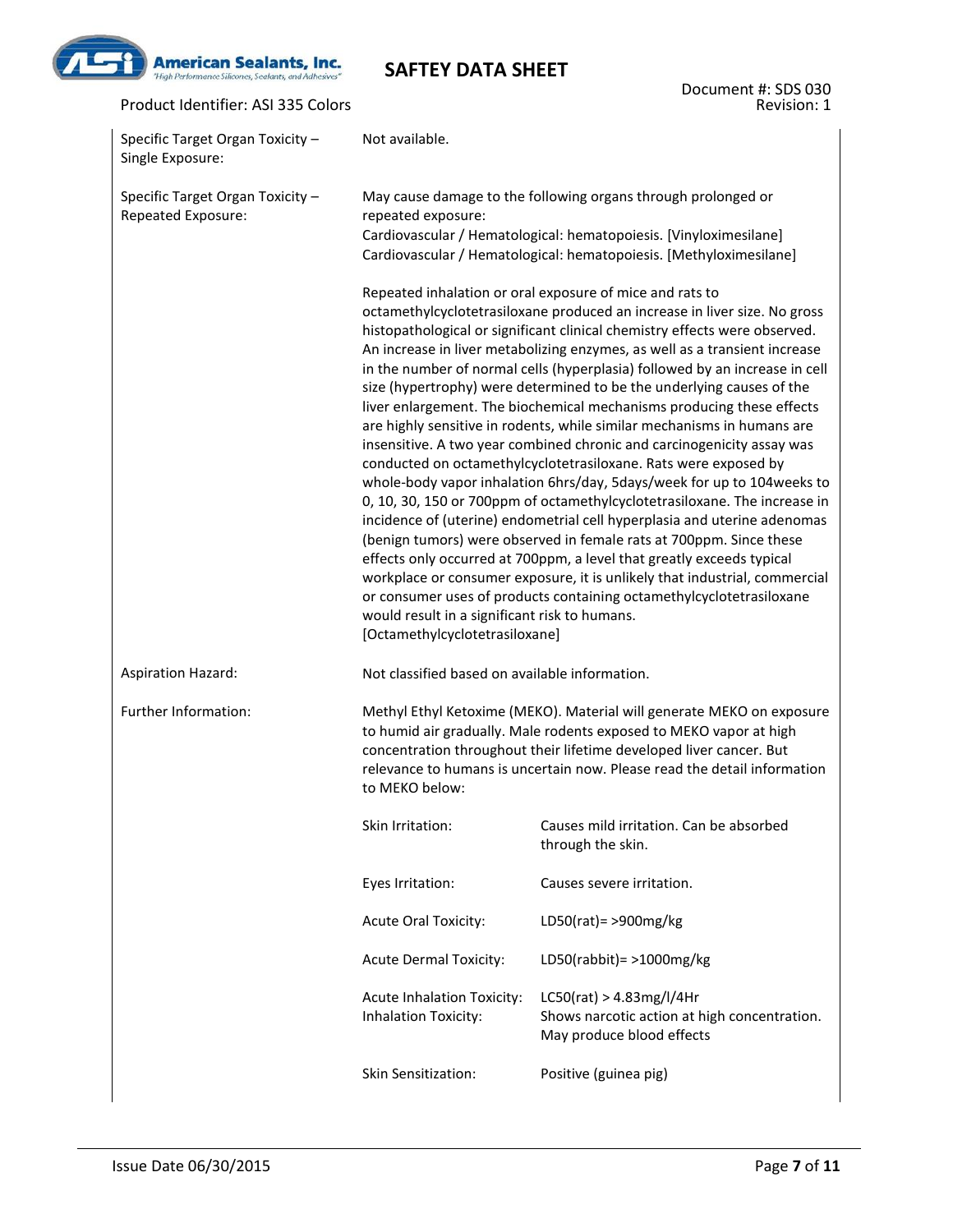

#### Product Identifier: ASI 335 Colors

| Neurotoxicity:                                       | High dose can produce transient and<br>reversible change in neurobehavioral<br>function.                                                                                                                                                                                                                       |
|------------------------------------------------------|----------------------------------------------------------------------------------------------------------------------------------------------------------------------------------------------------------------------------------------------------------------------------------------------------------------|
| Carcinogenicity:                                     | Liver carcinomas were observed in a lifetime<br>inhalation study (ca.2 years) in which mice<br>and rats were exposed.                                                                                                                                                                                          |
| Other Chronic Study:                                 | Degenerative effects on the olfactory<br>epithelium of nasal passages occurred in a<br>concentration related manner in males and<br>females of mice and rats at MEKO<br>concentration of 15, 75 and 375ppm. The<br>significant change in hematological<br>parameters were observed at 404ppm<br>concentration. |
| Workplace<br><b>Environmental Exposure</b><br>Level: | Vendor guide: 3ppm(TWA), 10ppm(STEL)<br>AIHA WEEL: 10ppm(TWA)                                                                                                                                                                                                                                                  |

#### **Section 12: Ecological Information**

#### **Ecotoxicity**

Toxic to aquatic life. Toxic to aquatic life with long lasting effects. [Alkoxysilane] May cause long lasting harmful effects to aquatic life. [Octamethylcyclotetrasiloxane]

#### **Component Analysis – Aquatic Toxicity**

| <b>CAS</b>                                         | Component    | Aquatic       | Result<br><b>Species</b> |                                               | <b>Dose</b>  | <b>Exposure</b> |  |
|----------------------------------------------------|--------------|---------------|--------------------------|-----------------------------------------------|--------------|-----------------|--|
|                                                    | Alkoxysilane | <b>Fish</b>   | LC50                     | <b>Bluegill (Lepomis</b><br>macrochirus)      | $>100$ mg/L  | 96 hr           |  |
| Proprietary                                        |              |               | LC50                     | Fathead minnow<br>(Pimephales<br>promelas)    | $>100$ mg/L  | 96 hr           |  |
|                                                    |              |               | <b>LC50</b>              | Rainbow trout<br>(Oncorhynchus<br>mykiss)     | $>100$ mg/L  | 96 hr           |  |
|                                                    |              | Invertebrates | <b>EC50</b>              | Water flea<br>(Daphnia magna)                 | 90 mg/L      | 48 hr           |  |
|                                                    |              | Algae         | EbC50                    | Green algae<br>(Selenastrum<br>capricornutum) | 5.5 $mg/L$   | 72 hr           |  |
|                                                    |              |               | ErC50                    | Green algae<br>(Selenastrum<br>capricornutum) | $8.8$ mg/L   | 72 hr           |  |
| Methylethylketoxime<br>$96 - 29 - 7$<br>(Impurity) |              | Fish          | LC50                     | Fathead minnow<br>(Pimephales<br>promelas)    | 777-914 mg/L | 96 hr           |  |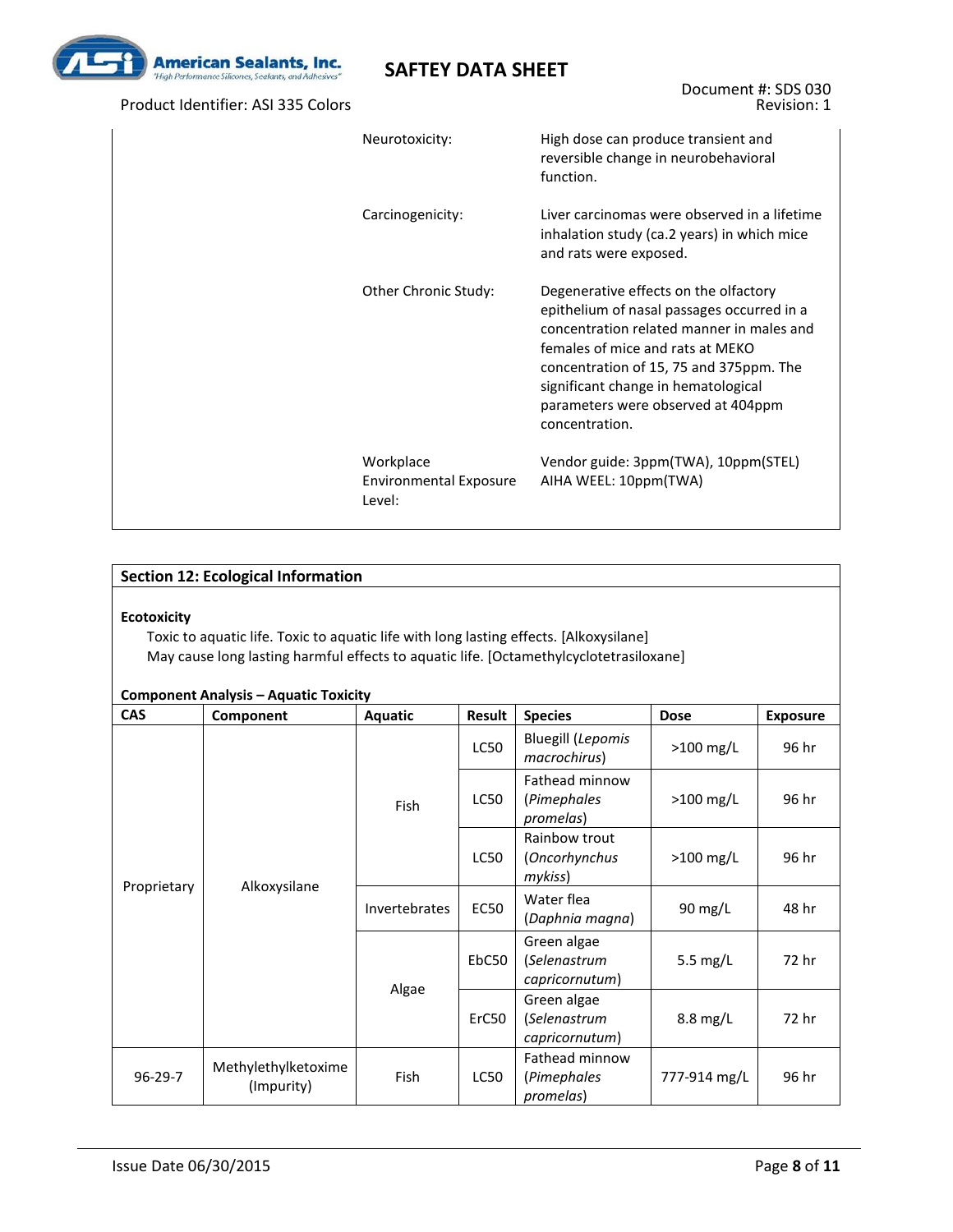

| Product Identifier: ASI 335 Colors |  |
|------------------------------------|--|
|------------------------------------|--|

| Persistence and Degradability: | Causes easily hydrolysis in water or atmosphere. [Alkoxysilane]                             |
|--------------------------------|---------------------------------------------------------------------------------------------|
| Bioaccumulative Potential:     | Bio concentration Factor(BCF) / (Fathead minnows) : 12400<br>[Octamethylcyclotetrasiloxane] |
| Biodegration:                  | No information available for the product.                                                   |

| <b>Section 13: Disposal Considerations</b> |                                                                                                                                       |  |  |  |  |
|--------------------------------------------|---------------------------------------------------------------------------------------------------------------------------------------|--|--|--|--|
| Disposal Methods:                          | Dispose in accordance with all applicable federal, state/regional and<br>local laws and regulations.                                  |  |  |  |  |
| Disposal of Contaminated Packaging:        | Dispose of unused product properly. Empty containers should be taken<br>to an approved waste handling site for recycling or disposal. |  |  |  |  |
| <b>Component Waste Numbers:</b>            | The U.S. EPA has not published waste numbers for this product's<br>components.                                                        |  |  |  |  |

| <b>Section 14: Transport Information</b> |                                                         |  |  |  |  |
|------------------------------------------|---------------------------------------------------------|--|--|--|--|
|                                          |                                                         |  |  |  |  |
| <b>International Regulation</b>          |                                                         |  |  |  |  |
| IATA:                                    | Not regulated as a dangerous good.                      |  |  |  |  |
| IMDG:                                    | Not regulated as a dangerous good.                      |  |  |  |  |
| Transport in bulk according to Annex     |                                                         |  |  |  |  |
| II of MARPOL 73/78 and the IBC Code:     | This product is not intended to be transported in bulk. |  |  |  |  |
|                                          |                                                         |  |  |  |  |
| <b>Domestic Regulation</b>               |                                                         |  |  |  |  |
| DOT:                                     | Not regulated as a dangerous good.                      |  |  |  |  |
|                                          |                                                         |  |  |  |  |

| <b>Section 15: Regulatory Information</b>                                                                                                          |                                                                               |  |  |  |  |
|----------------------------------------------------------------------------------------------------------------------------------------------------|-------------------------------------------------------------------------------|--|--|--|--|
| <b>US Federal Regulations</b><br>This product is a "Hazardous Chemical" as defined by the OSHA Hazard Communication Standard,<br>29 CFR 1910.1200. |                                                                               |  |  |  |  |
|                                                                                                                                                    | OSHA Specifically Regulated Substances (29 CFR 1910.1001-1050):<br>Not listed |  |  |  |  |
| SARA 302 Extremely Hazardous                                                                                                                       |                                                                               |  |  |  |  |
| Substances:                                                                                                                                        | None contained in product.                                                    |  |  |  |  |
| <b>SARA 304:</b>                                                                                                                                   | Not applicable.                                                               |  |  |  |  |
| SARA 311/312:                                                                                                                                      | None known.                                                                   |  |  |  |  |
| <b>SARA 313:</b>                                                                                                                                   | TRI reporting                                                                 |  |  |  |  |
| TSCA:                                                                                                                                              | All components of this product are listed on TSCA Inventory.                  |  |  |  |  |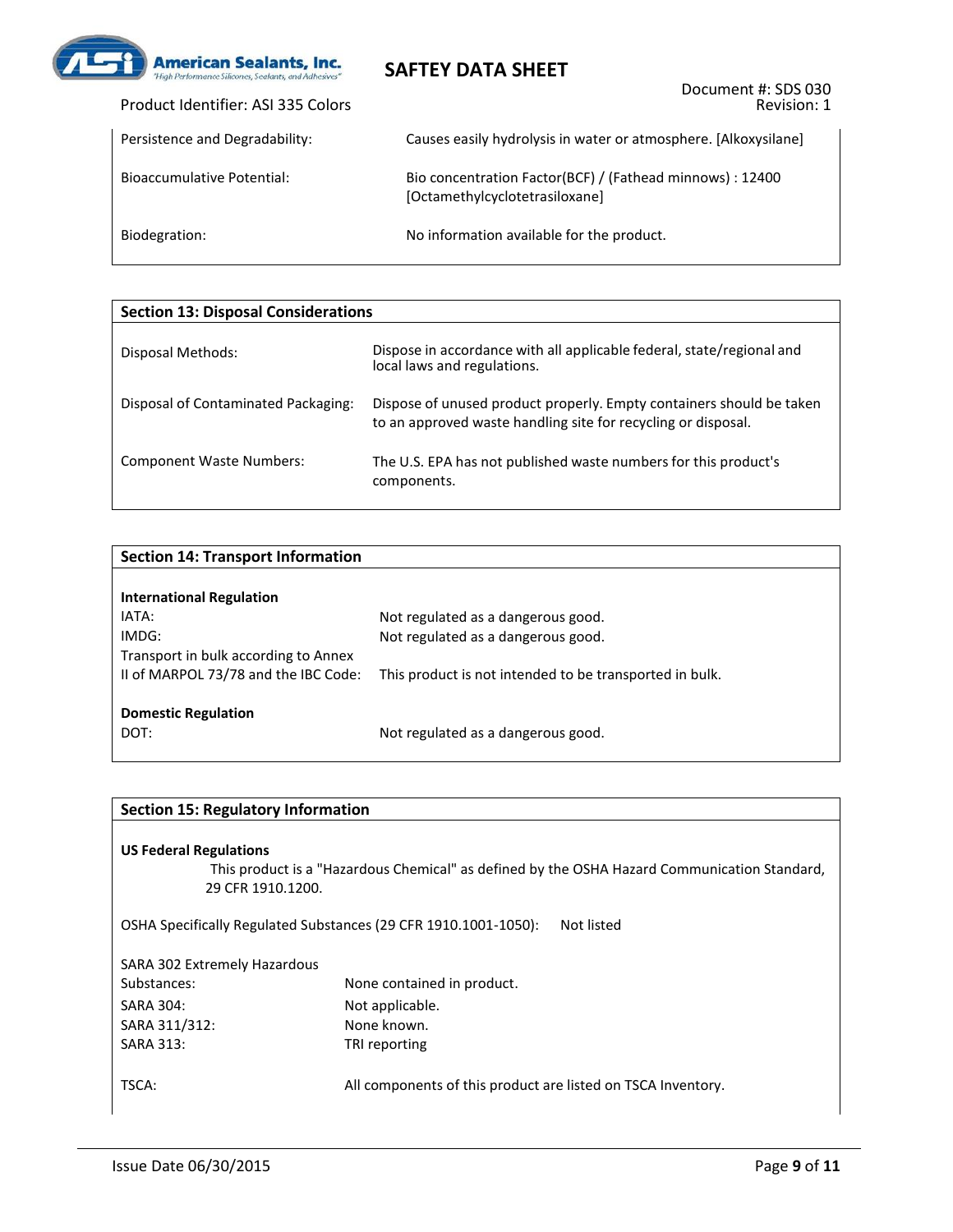

#### **US State Regulations**

| Massachusetts Right-to-Know - Substance List:        | Not regulated |
|------------------------------------------------------|---------------|
| New Jersey Worker and Community Right-to-Know Act:   | Not listed    |
| Pennsylvania Worker and Community Right-to-Know Law: | Not listed    |
| Rhode Island Right-to-Know:                          | Not regulated |
|                                                      |               |

California Proposition 65: This product does not contain any chemicals known by the State of California to cause cancer or reproductive harm.

#### **Component Analysis – International Inventories**

| Component                                  | <b>CAS</b>    | US  | CА         | EU            | <b>AU</b> | PН  | JP  | КR  | CN  | <b>NZ</b> |
|--------------------------------------------|---------------|-----|------------|---------------|-----------|-----|-----|-----|-----|-----------|
| Methylethylketoxime<br>(Impurity)          | $96 - 29 - 7$ | Yes | <b>DSL</b> | <b>EINECS</b> | Yes       | Yes | Yes | Yes | Yes | Yes       |
| Octamethylcyclotetrasiloxane<br>(Impurity) | 556-67-2      | Yes | dsl        | <b>EINECS</b> | Yes       | Yes | Yes | Yes | Yes | Yes       |

| <b>Section 16: Other Information</b>           |                                                                                                                                                                                                                                                                                                                                                                                                                                                                                                                                                                                                                                                                                                                                   |
|------------------------------------------------|-----------------------------------------------------------------------------------------------------------------------------------------------------------------------------------------------------------------------------------------------------------------------------------------------------------------------------------------------------------------------------------------------------------------------------------------------------------------------------------------------------------------------------------------------------------------------------------------------------------------------------------------------------------------------------------------------------------------------------------|
|                                                |                                                                                                                                                                                                                                                                                                                                                                                                                                                                                                                                                                                                                                                                                                                                   |
| <b>Issue Date:</b>                             | 06/30/2015                                                                                                                                                                                                                                                                                                                                                                                                                                                                                                                                                                                                                                                                                                                        |
| Revision:                                      | 1                                                                                                                                                                                                                                                                                                                                                                                                                                                                                                                                                                                                                                                                                                                                 |
| <b>NFPA Ratings:</b>                           |                                                                                                                                                                                                                                                                                                                                                                                                                                                                                                                                                                                                                                                                                                                                   |
| Health:                                        | 2                                                                                                                                                                                                                                                                                                                                                                                                                                                                                                                                                                                                                                                                                                                                 |
| Fire:                                          | 1                                                                                                                                                                                                                                                                                                                                                                                                                                                                                                                                                                                                                                                                                                                                 |
| Reactivity:                                    | - 0                                                                                                                                                                                                                                                                                                                                                                                                                                                                                                                                                                                                                                                                                                                               |
|                                                | Hazard Scale: 0 = Minimal 1 = Slight 2 = Moderate 3 = Serious 4 = Severe                                                                                                                                                                                                                                                                                                                                                                                                                                                                                                                                                                                                                                                          |
| HMIS III:                                      |                                                                                                                                                                                                                                                                                                                                                                                                                                                                                                                                                                                                                                                                                                                                   |
|                                                | <b>HEALTH</b><br>2                                                                                                                                                                                                                                                                                                                                                                                                                                                                                                                                                                                                                                                                                                                |
|                                                | <b>FLAMMABILITY</b><br>1                                                                                                                                                                                                                                                                                                                                                                                                                                                                                                                                                                                                                                                                                                          |
|                                                | <b>PHYSICAL HAZARD</b><br>0                                                                                                                                                                                                                                                                                                                                                                                                                                                                                                                                                                                                                                                                                                       |
|                                                | $0 = Not$ Significant, $1 =$ Slight, $2 =$ Moderate, $3 =$ High, $4 =$ Extreme, $* =$ Chronic                                                                                                                                                                                                                                                                                                                                                                                                                                                                                                                                                                                                                                     |
|                                                |                                                                                                                                                                                                                                                                                                                                                                                                                                                                                                                                                                                                                                                                                                                                   |
| Key/Legend:                                    |                                                                                                                                                                                                                                                                                                                                                                                                                                                                                                                                                                                                                                                                                                                                   |
|                                                | AICS (Australia); DSL (Canada); IECSC (China); REACH (European Union); ENCS (Japan); ISHL (Japan); KECI<br>(Korea); NZIoC (New Zealand); PICCS (Philippines); TCSI (Taiwan); TSCA (USA); ACGIH - USA. ACGIH<br>Threshold Limit Values (TLV); NIOSH REL - USA. NIOSH Recommended Exposure Limits; OSHA P0 - USA.<br>OSHA - TABLE Z-1 Limits for Air Contaminants - 1910.1000; OSHA Z-1 - USA. Occupational Exposure<br>Limits (OSHA) - Table Z-1 Limits for Air Contaminates; OSHA Z-3 - USA. Occupational Exposure Limits<br>(OSHA) - Table Z-3 Mineral Dusts; ACGIH / TWA - 8-hour, time-weighted average; NIOSH REL / TWA -<br>Time-weighted average concentration for up to a 10-hour workday during a 40-hour workweek; NIOSH |
| OSHA Z-3 / TWA - 8-hour, time-weighted average | REL / ST - STEL - 15-minute TWA exposure that should not be exceeded at any time during a workday;<br>OSHA P0 / TWA - 8-hour, time-weighted average; OSHA Z-1 / TWA - 8-hour, time-weighted average;                                                                                                                                                                                                                                                                                                                                                                                                                                                                                                                              |